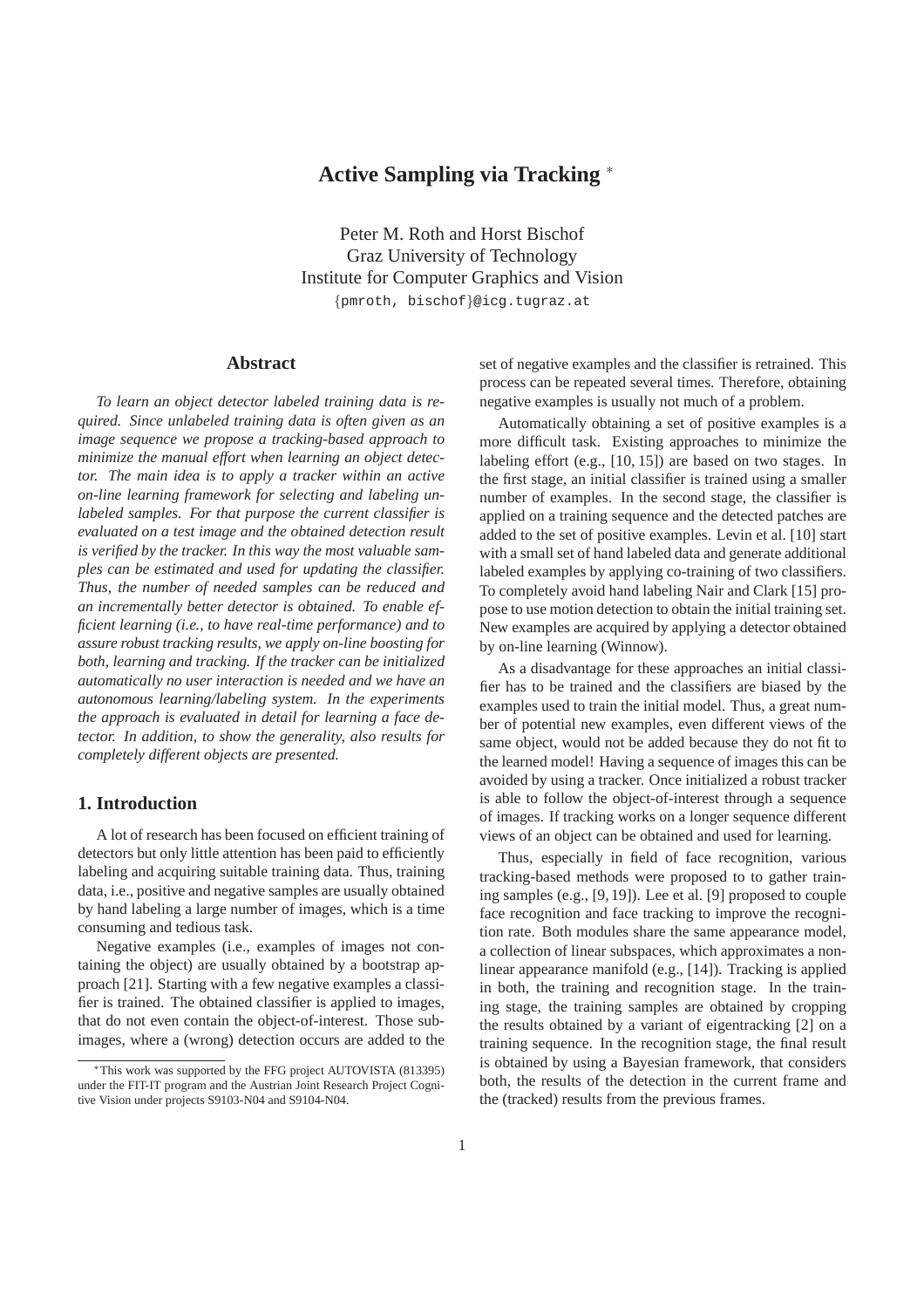Similarly, Sivic et al. [19] apply tracking to obtain training samples. They first run a frontal face detector [13], that is trained by boosting orientation-based features. To achieve a low false positive rate a conservative detection threshold is used. Hence, a lot of faces are not detected and the false negative rate is increased. The thus obtained detections are then used to initialize an affine covariant region tracker [20]. To compute the face representation from the tracked patches, first, localized features such as left and right eyes, tip of the nose, and center of the mouth are searched. Then, the object representation is built from five overlapping SIFT descriptors [12] at the detected features. As a disadvantage, to learn the model for the feature position and appearance a great amount (i.e., 5000 images) of hand-labeled face images is needed!

In contrast, Hewitt and Belongie [7] proposed a method for learning a face representation, where a tracker serves for verification. The tracker locates the face correctly whereas the initial classifier may fail. To finally compute a classifier large-scale and low-scale features are used. But as a disadvantage the user needs to manually select the face in the first input frame to build the initial face model.

But these approaches have several limitations. First, a manual initialization [9] or a pre-trained classifier [9, 19] is needed to initialize the learning process. In addition, since a simple tracker is prone to errors and the selected patches must be inspected manually before they can be used for learning [9] . Thus, still some human effort is necessary. Second, even though the tracking information provides the labels on the fly, which would allow on-line learning, the models are trained off-line. Finally, the usage of very complex object models limits the approaches to a particular object class (i.e., faces).

To overcome these problems in this paper we introduce an active learning framework, that is based on discriminative on-line learning. Thus, no off-line training is required and an existing classifier can directly be updated. The main idea is that a tracker is applied for selecting the most valuable positive and negative samples. Thus, in contrast to a passive random sampling strategy a faster convergence is assured. In particular we apply on-line boosting for both, for learning and tracking, which allows to learn a detector in real-time (e.g., processing images from a life camera). But since the approach is quite general other methods may be applied as well. To have an autonomous learning system the tracker is initialized automatically. Thus, for learning an object representation no user interaction is needed.

The outline of the paper is as follows: First, in Section 2 we discuss the applied on-line learning method, the used tracker, and possible autonomous initializations for tracking. Next, in Section 3 we introduce the tracking-based active sampling strategy. Experimental evaluations are given in Section 4. Finally, we conclude the paper in Section 5.

## **2. Preliminaries**

## **2.1. On-line Learning**

For learning in this paper we apply On-line Boosting for Feature Selection [5]. The main idea of boosting for feature selection, in general, is that each feature  $f_i$  corresponds to a single weak classifier  $h_i$  and that boosting selects an informative subset of  $N$  features, where a weak classifier has to perform only slightly better than random guessing (i.e., the error rate of a classifier for a binary decision task must be less than 50%). In fact, various different feature types may be applied but similar to the seminal work of Viola and Jones [23] in this work we use Haar-like features, which can be calculated efficiently using integral data-structures.

Thus, in the off-line case boosting for feature selection can be summarized as follows: given a training set of positive and negative samples  $S = \{(\mathbf{x}_1, y_1), ..., (\mathbf{x}_L, y_L)\}\$ , where  $\mathbf{x}_l \in \mathbb{R}^m$  is a sample and  $y_l \in \{-1, +1\}$  is the corresponding label, a set of possible features  $\mathcal{F} = \{f_1, ..., f_M\}$ , a learning algorithm  $\mathcal{L}$ , and a weight distribution  $D$ , that is initialized uniformly by  $D(l) = \frac{1}{L}$ . In each iteration  $n, n = 1, ..., N$ , all features  $f_j$ ,  $j = 1, \ldots, M$  are evaluated on all samples  $(\mathbf{x}_l, y_l)$ ,  $l = 1, \dots, L$  and hypotheses are generated by applying the learning algorithm  $\mathcal L$  with respect to the weight distribution  $D$  over the training samples. The best hypothesis is selected and forms the weak classifier  $h_n$  and the weight distribution  $D$  is updated according to the error of the selected weak classifier. The process is repeated until N features are selected (i.e., N weak classifiers are trained). Finally, a strong classifier  $H$  is computed as a weighted linear combination of all weak classifiers  $h_n$ .

Contrary, during on-line learning each training sample is provided only once to the learner. Thus, all steps described above have to be on-line and the weak classifiers have to be updated whenever a new training sample is available. On-line updating the weak classifiers is not a problem since various on-line learning methods exist, that may be used for generating hypotheses. The same applies for the voting weights  $\alpha_n$ , that can easily be computed if the errors of the weak classifiers are known. The crucial step is the computation of the weight distribution since the difficulty of a sample is not known a priori. Thus, the basic idea is to estimate the importance  $\lambda$  of a sample by propagating it through the set of weak classifiers [16]. In fact,  $\lambda$  is increased proportional to the error e of the weak classifier if the sample is misclassified and decreased otherwise.

Thus, the work-flow for on-line boosting for feature selections selection can be described as follows: a fixed number of N selectors  $s_1, ..., s_N$  is initialized with random features. A selector  $s_n$  can be considered a set of M weak classifiers  $\{h_1, \ldots, h_M\}$ , that are related to a subset of features  $\mathcal{F}_n = \{f_1, \ldots, f_M\} \in \mathcal{F}$ , where  $\mathcal F$  is the full feature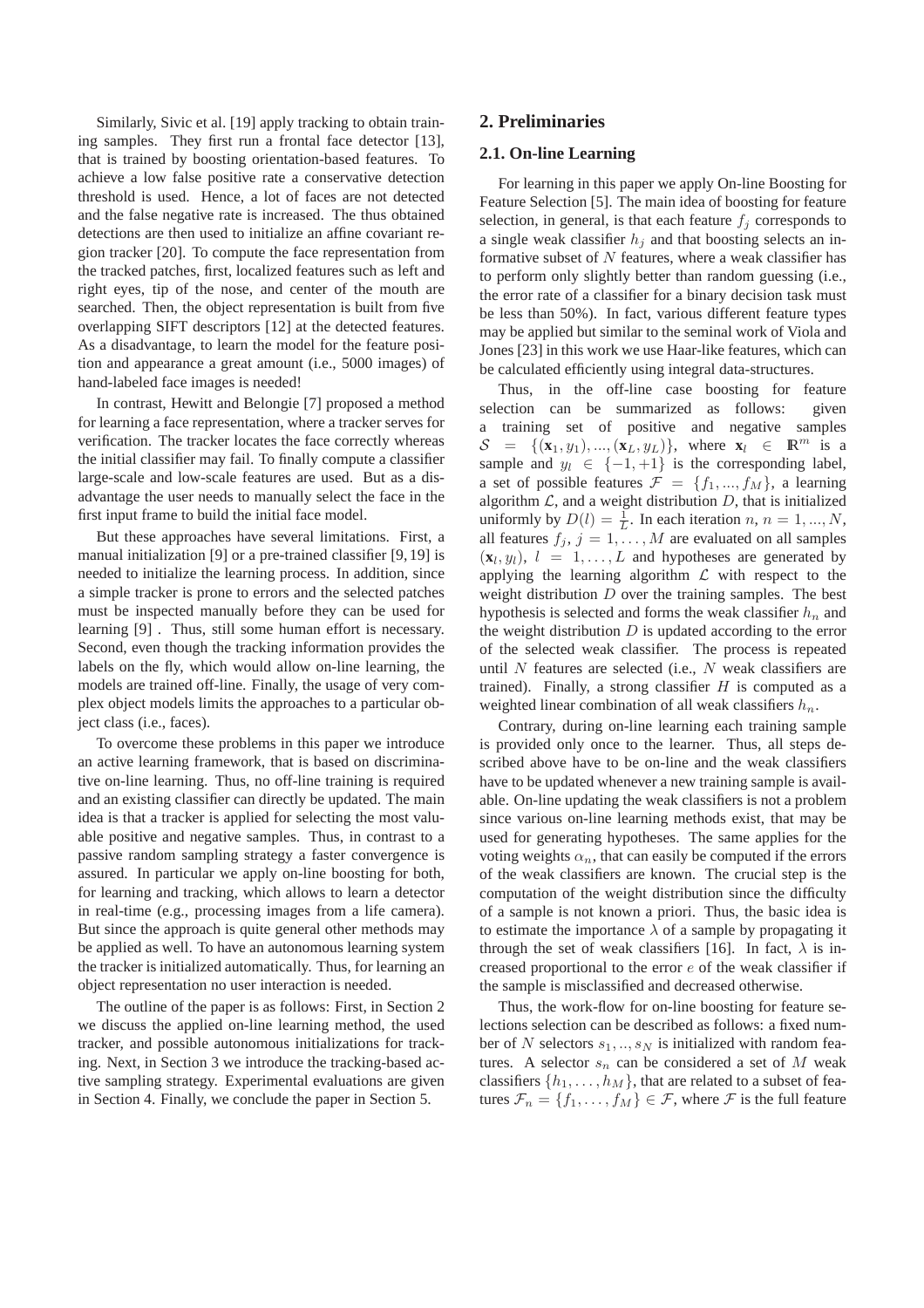pool. The selectors are updated whenever a new training sample  $\langle \mathbf{x}, y \rangle$  is available and the selector  $s_n(\mathbf{x})$  selects the best weak hypothesis according to the estimated training error from the importance weights of the correctly and incorrectly classified samples seen so far. Finally, the weight  $\alpha_n$  of the *n*-th selector  $s_n$  is updated, the importance  $\lambda_n$  is passed to the next selector  $s_{n+1}$ , and a strong classifier is computed by a linear combination of  $N$  selectors:

$$
H(\mathbf{x}) = \text{sign}\left(\sum_{n=1}^{N} \alpha_n s_n(\mathbf{x})\right).
$$
 (1)

Thus, contrary to the off-line version, an on-line classifier is available at any time of the training process.

#### **2.2. Tracking**

In addition to speed (real-time!) the most important quality criterion for a tracker is the stability. The stability can be considered a measure how exactly a tracker determines the object's position over time. Since for the learning framework proposed in this paper the tracked patches are used to select the patches for updating the current classifier the patches must be cut very accurately. Thus, a "very stable" tracker is needed, that is able to follow an object without drifting. The importance of a stable tracker is demonstrated in Figure 1. We tracked a toy animal, that was put onto a turn table. Since only the appearance of the object is changing but not the position this is a very simple tracking task. As can be seen from Figure 1(a), where the object was tracked using a simple color tracker, the object is tracked but there are small drifts. Thus, the object is not optimally captured. In contrast, for the results shown in Figure 1(b) we used a more stable tracker and we get highly accurate results.



Figure 1. Importance of a stable tracker for learning: (a) tracking results obtained by a simple color tracker – the bounding box is drifting and the tracked patches can not be used for learning; (b) tracking results obtained by Tracking via On-line Boosting – highly accurate patches are obtained, that can be used to learn an object model.

In fact, the results shown in Figure 1(b) were obtained by Tracking via On-line Boosting [5], where the main idea is to formulate tracking as a binary classification problem. For that purpose by using on-line boosting, that was discussed in detail in Section 2.1, a classifier is estimated, that discriminates between the object and the local background. In contrast to related (boosting-based) tracking approaches (e.g., [1, 3]) applying an on-line learning method allows to immediately model changes in the object's appearance. Moreover, varying the number of selectors provides a steerable environment in terms of speed and accuracy.

The tracking step is based on simple template tracking [6]. Assuming that the object was detected at time  $t$  at time  $t+1$  a search region is defined around the detection in previous frame. By evaluating the current classifier on each subpatch in the region of interest a confidence value is obtained for each patch. The thus obtained confidence map is analyzed and the target window is shifted to the best position, i.e., the window where the confidence value is maximized. Alternatively, a mean shift approach [4] may be applied. Finally, the classifier is updated and the process is continued.

To initialize the tracker, a selected image region is assumed to be a positive sample. At the same time negative examples are extracted by taking regions of the same size as the target window from the surrounding background. Using these samples several iterations of the on-line boosting algorithm are carried out. Thus, the classifier adapts to the specific target object and at the same time it is discriminative against its surrounding background.

#### **2.3. Initialization of the Tracker**

The simplest method is to manually initialize the tracker. But to have an automatic learning system this step should be automatic as well. The main idea is to find a suitable segmentation, that separates the object-of-interest from the background. In the following we give a not exhaustive summary of approaches, that we successfully applied to automatically initialize a tracker:

**Change Detection:** To initialize a tracker via change detection first a background model **B** (see, e.g., [18]) is estimated Then, given the current image **I** the changes caused by foreground objects can be detected by background subtraction and pixel-wise thresholding:

$$
\mathbf{FG}(m,n) = |\mathbf{B}(m,n) - \mathbf{I}(m,n)| > \theta.
$$
 (2)

From the thus obtained binary regions bounding boxes are estimated, that can be used to initialize the tracker.

**Color Model:** Since most image sources (cameras, video streams, etc.) provide color images it might useful to use this color information; at least to initialize the tracker. In particular, we can apply the ideas of skin-color modeling to initialize a tracker. Thus, a skin-color model can be estimated as follows: First, the variance caused by the intensity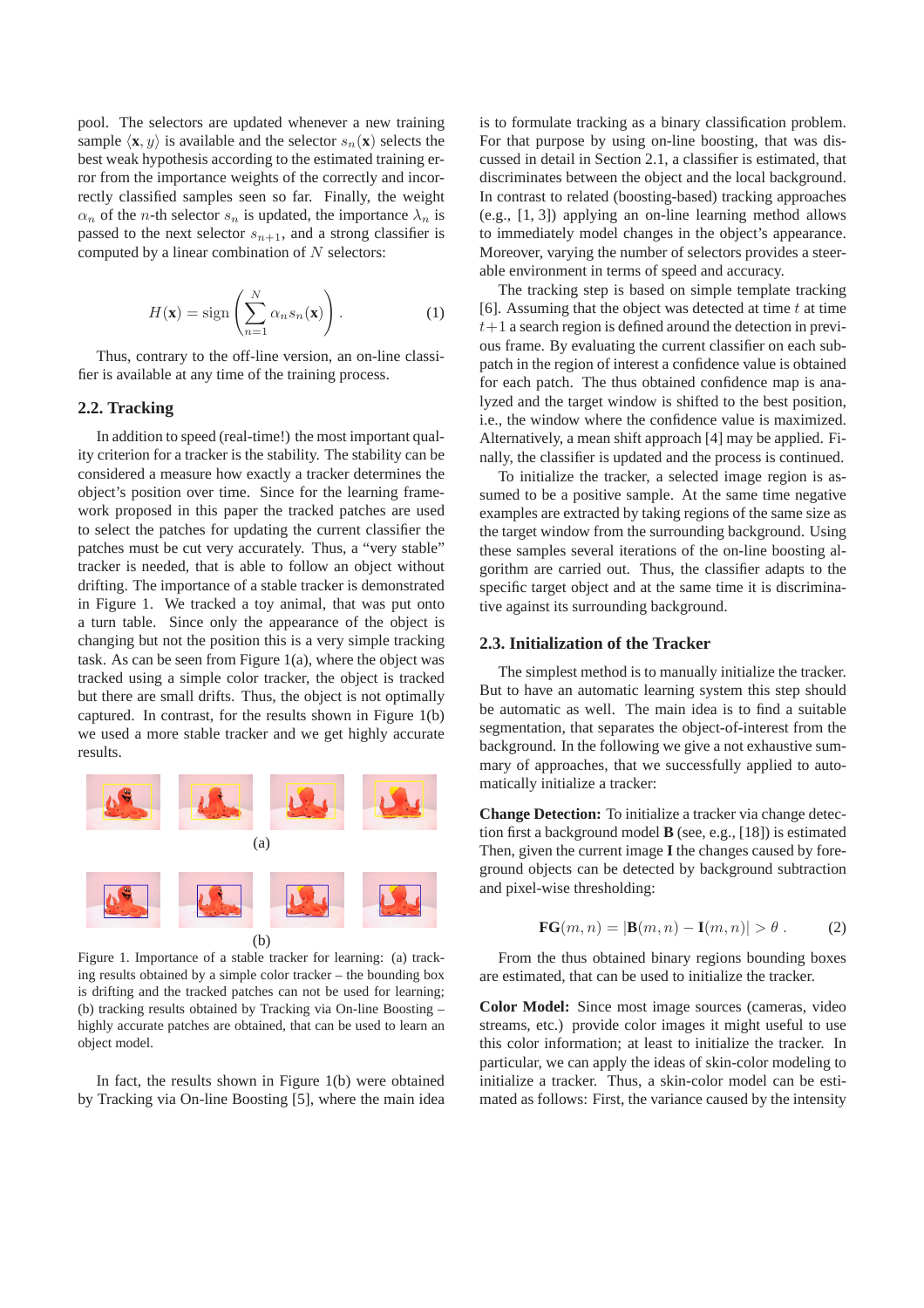is removed. In fact, this is achieved by normalizing the data or by transforming the original pixel values into a different color space (e.g., *rg*-color-space or *HSV*-color-space). Second, based on this more suitable representation a color histogram is computed, which is used to estimate an initial mixture model by *K-means clustering*. Finally, a Gaussian mixture model is estimated, which can efficiently be done by applying the iterative EM-algorithm. To initialize a tracker the probability map of an image is thresholded and the thus obtained binary mask is used to define the objectof-interest.

**Detector:** Similar to the approach of Sivic et al. [19] a weak detector may be used to initialize the process for learning a stronger detector. For instance, an object detector, that captures only partially the appearance of an object (e.g., a frontal person detector), can be used to initialize a tracker. Then through tracking new views of the object are collected and finally a detector can be trained, that models the whole appearance.

## **3. Active Learning Framework**

When learning a classifier the samples are usually drawn randomly from a fixed set. The set represents the underlying distributions of positive and negative samples. Hence, a great number of samples is needed. Such a sampling strategy, which is often referred to as *passive learning* [11], would result in a slow convergence.

To overcome these problems an adaptive learning algorithm taking advantage of the ideas if *active learning* (e.g., [11,22,24]) can be applied. In general, an active learner can be considered a quintuple  $(C, Q, S, L, U)$  [11], where C is a classifier,  $Q$  is a query function,  $S$  is a supervisor (teacher), and **L** and **U** are a set of labeled and unlabeled data, respectively. First, an initial classifier  $C_0$  is trained from the labeled set **L**. Given a classifier  $C_{t-1}$ , then the query function Q selects the most informative unlabeled samples from U and the supervisor  $S$  is requested to label them. Using the thus labeled samples the current classifier is re-trained obtaining a new classifier  $C_t$ . This procedure is summarized in Algorithm 1.

## **Algorithm 1** Active Learning

**Input:** unlabeled samples **U**, classifier  $C_{t-1}$ **Output:** classifier  $C_t$ 

- 1: **while** teacher can label samples  $u_i$  **do**
- 2: Apply  $C_{t-1}$  to all samples  $u_i$
- 3: Let Q find the m most informative samples  $u_q$
- 4: Let teacher S assign labels  $y_q$  to samples  $u_q$
- 5: Re-train classifier:  $C_t$
- 6: **end while**

When considering an adaptive system we can start from a small set of labeled data **L**. But usually the unlabeled data **U** is not available in advance. Assuming we have already trained a classifier  $C_{t-1}$  the first crucial point at time t is to define a set of unlabeled data  $U_t$  and a suitable query function Q.

Thus, the first crucial question is "What are the most valuable samples?". It has been shown [17] that it is more effective to sample the current estimate of the decision boundary than the unknown true boundary. In fact, the most valuable samples are exactly those, that were misclassified by the current classifier, which is illustrated in Figure 2. The red and green points indicate the samples, that were wrongly classified by the current classifier. Obviously, these points are much better samples than randomly selected points from the class! Hence, the algorithm is focused on the hard samples and the current decision boundary (dashed gray line) can be moved such that those samples are correctly classified (solid gray line). For a detailed theoretical discussion see [17]. In this way the number of required training samples can considerably be reduced! Considering the task of object detection the misclassified samples are the detected false positives and the missed true positives.



Figure 2. Sampling at the current decision boundary is more efficient than random sampling: updating using only a small number of wrongly classified samples (red and green points) allows to move the current decision boundary (dashed gray line) in the right direction (solid gray line).

The second crucial point is the definition of the supervisor S. In fact, new unlabeled data has to be robustly included into the already built model. More formally, at time  $t$ given a classifier  $C_{t-1}$  and an unlabeled example  $\mathbf{x}_t \in \mathbb{R}^m$ . Then, a reliable supervisor is needed, that robustly estimates a label  $y_t \in \{+1, -1\}$  for  $\mathbf{x}_t$ .

Assuming that we have a robust tracker, that is able to follow an object over a longer period of time without small drifts. The key idea in this paper is that, when learning a discriminative classifier  $C$ , a tracker  $T$  undertakes both, the task of the query function  $Q$  and of the teacher  $S$ . This is illustrated in Figure 3.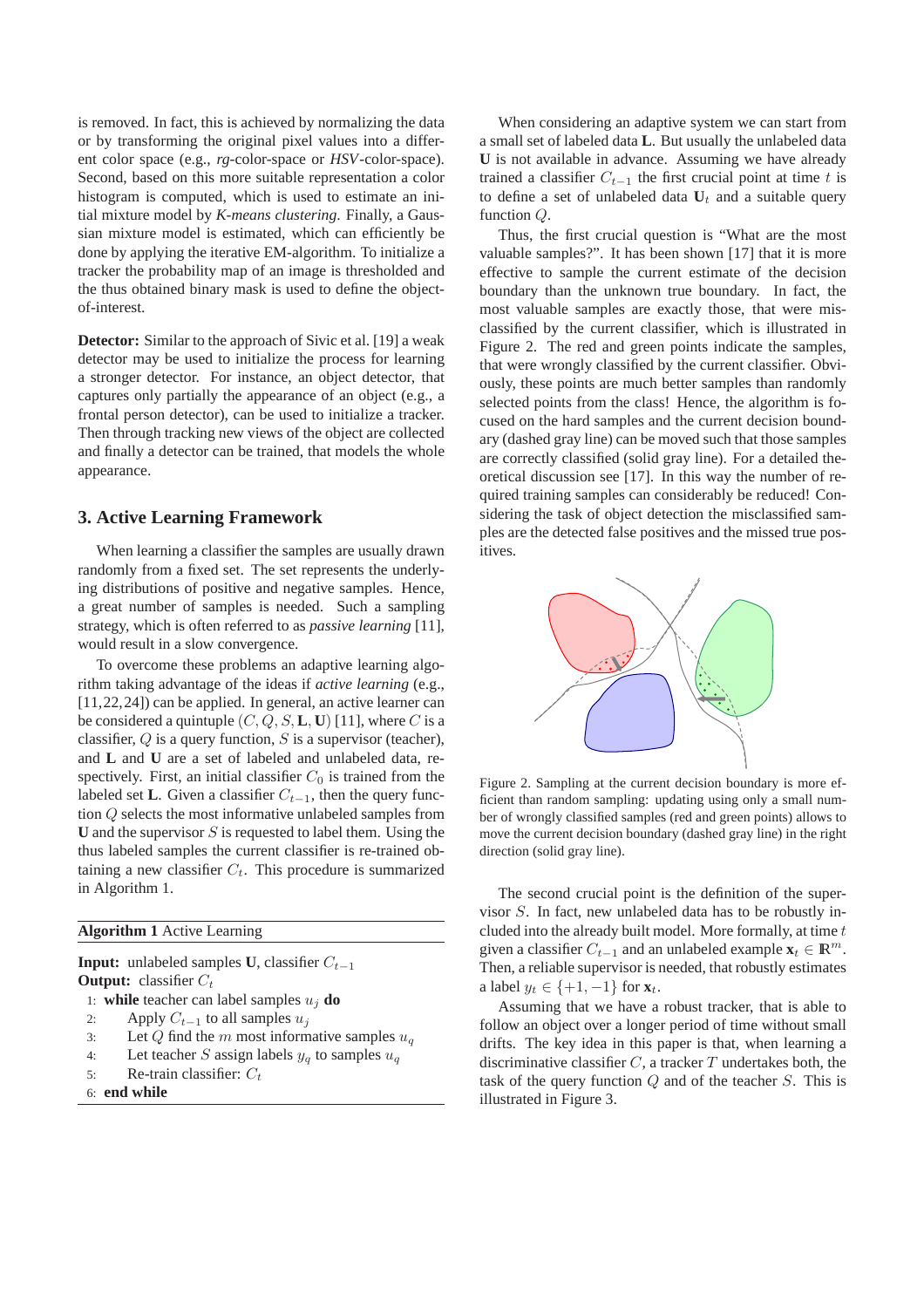

Figure 3. Active learning - suitable updates for learning a detector: (a) classifier evaluated at time  $t - 1$ , (b) positive (green bounding box) and negative (red bounding boxes) updates selected at time t, and (c) classifier evaluated at time  $t + 1$ .

For that purpose, at time t the classifier  $C_{t-1}$  is applied on the current image  $I_t$  (see Figure 3(a)). The thus obtained detection result is verified by the tracking result  $T_t$ (based on size and position of the corresponding bounding boxes), that robustly represents the object-of interest. Based on this verification the valuable samples (see Figure 3(b)), i.e., the reported false positives (red bounding boxes) and the (missing) true positives (green bounding boxes), are identified (tracker  $T$  is used as query function  $Q$ ). In addition, such the selected samples are labeled (tracker  $T$  is used as teacher  $S$ ). These samples are fed back into the discriminative classifier as positive and negative examples, respectively, and we finally get a better classifier  $C_t$  (see Figure  $3(c)$ ). Exploiting the huge amount of video data (i.e., we have video stream) this process can be iterated to produce a stable and robust classifier. The update strategy is summarized more formally in Algorithm 2.

**Algorithm 2** Active Sampling Strategy

**Input:** discriminative classifier  $D_{t-1}$ , tracking result  $T_{t-1}$ , unknown image  $I_t$ **Output:** classifier  $D_t$ 

1: Evaluate  $D_{t-1}$  on  $\mathbf{I}_t$  obtaining J detections  $x_j$ 

2: **for**  $j = 1, ..., J$  **do if**  $T_{t-1} \approx x_j$  **then** update  $(D_{t-1}, x_j, +)$ **else if**  $T_{t-1} \not\approx x_i$  **then** update  $(D_{t-1}, x_j, -)$ **end if** 3: **end for**

In praxis a two stage approach is applied. In the first stage, to generate an initial classifier, tracked patches are used as positives samples whereas the negative samples are extracted randomly from the background, where the tracker has not detected an object. In the second stage, this classifier is re-trained by using the Active Sampling strategy described in Algorithm 2. The whole learning approach is summarized more formally in Algorithm 3.

#### **Algorithm 3** Active Sampling via Tracking

- 1: Initialize Tracker  $T_0$
- 2: Collect pos./neg. training samples
- 3: Train initial classifier  $D_0$
- 4: **while** t **do**
- 5: Evaluate Tracker:  $T_t$
- 6: update  $D_t$  (Algorithm 2)
- 7: **end while**

To actually learn the object representation we apply and On-line Boosting for Feature Selection (Section 2.1), but any other on-line learning method may be applied. Moreover, we apply Tracking via On-line Boosting (see Section 2.2), that is based on the same representation. By using a robust configuration (i.e., by using 50 selectors) we can assure that the tracking results have the required accuracy. To initialize the learning process the object is either selected by hand once or, if possible, automatically by any of methods discussed in Section 2.3.

#### **4. Experimental Results**

In the following demonstrate the presented approach mainly based on a face detection task. Thus, the learning process was started using a weak pre-trained face detector. Alternatively, a probabilistic skin-color model can be applied for the same purpose.

First, we show the importance of a good tracker. Therefore, we created several challenging sequences each consisting of 250 frames and trained different face classifiers as described above. The only difference between these classifiers is that in the active learning framework trackers of varying accuracy were applied to select new training samples. In fact, Tracking via On-line Boosting provides a steerable environment, i.e., we can vary the number of applied selectors. Illustrative detection results for two special cases (using 10 and 50 applied selectors) are shown in Figure 4.

For both cases the detector mainly captures the faces. But it clearly can be seen that the detection results in Figure 4(a), that were obtained for the detector trained using the samples selected by the more accurate tracker, are more accurate. Depending on the ground-truth and the used evaluation criterion the detections shown in Figure 4(b) could even be counted as false positive.

More formally, this is summarized in Table 1 and Table 2, where we analyzed the detection characteristics. For that purpose, we varied the level of significance. In fact, to enable a fair comparison we applied the overlap criterion. From Table 1 it can be seen that for the detector trained using the reliable samples whether the number of true positives is decreased nor the number of false positives is in-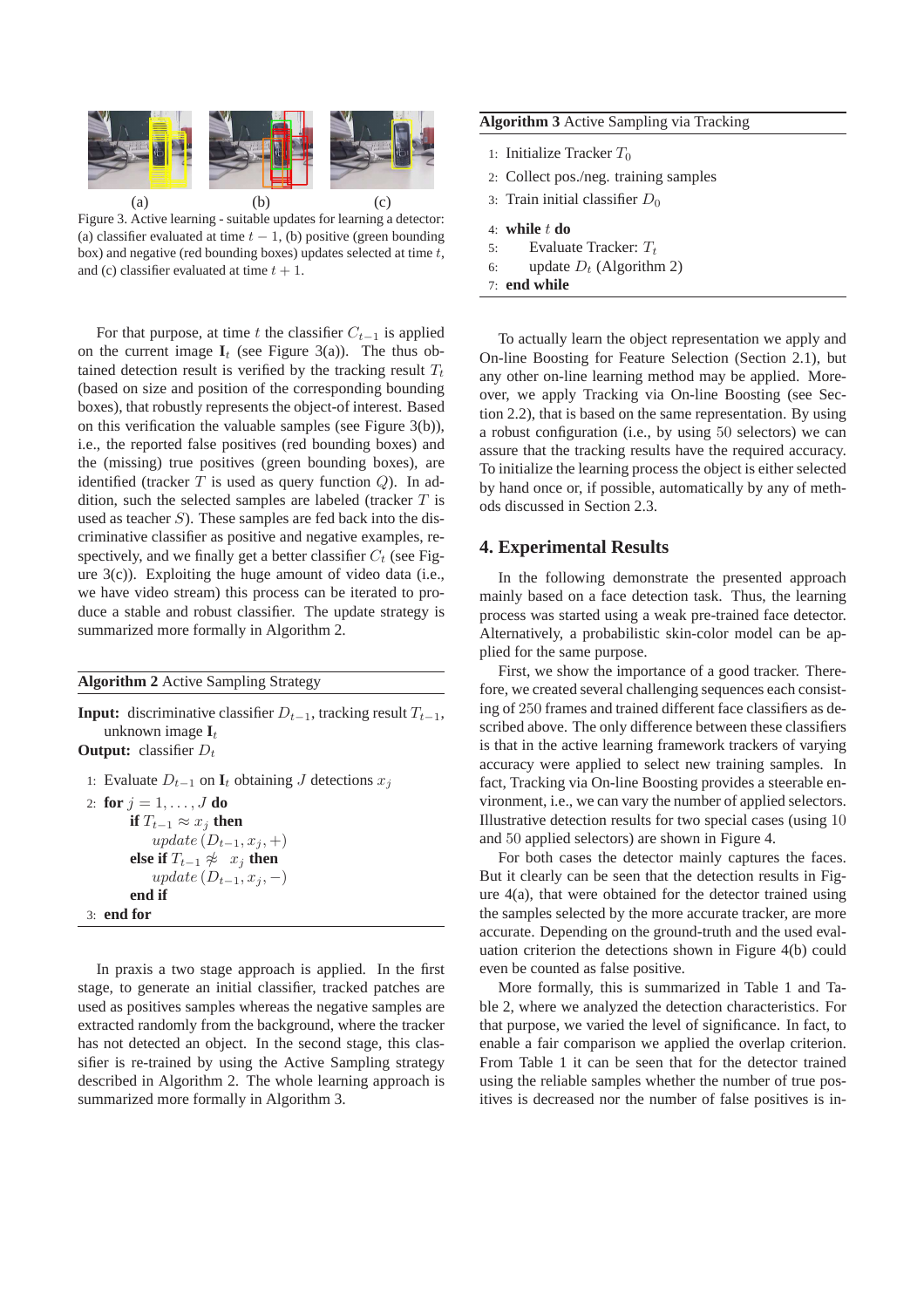

Figure 4. Quality of detection depends on the accuracy of the tracker: (a) tracker using 50 applied selectors and (b) tracker using 10 applied selectors.

creased if we increase the required overlap from originally 40% to 60%. In contrast, if we perform the same experiment for the detector trained by using the less reliable data the recall and the precision are dramatically reduced. This can be explained by the small drifts of the tracker, which return patches, that do not describe the faces very well. Hence, we get a less significant detector.

| overlap | 40%  | 50%    | 60%    |
|---------|------|--------|--------|
| recall  | 0.92 | 0.92   | 0.92   |
| prec.   | 0.95 | 0.95   | (0.94) |
| F-m.    | 0.95 | (0.94) | 0.93   |

Table 1. Detection characteristics for face detector trained from "good" samples if required overlap is varied.

| overlap | 40%  | 50%  | 60%  |
|---------|------|------|------|
| recall  | 0.91 | 0.77 | 0.37 |
| prec.   | 0.86 | 0.74 | 0.36 |
| F-m.    | 0.89 | 0.75 | 0.36 |

Table 2. Detection characteristics for face detector trained from "bad" samples if required overlap is varied.

In the following we show that by using the proposed update strategy the number of required samples can be reduced and that a better classifier can be estimated. Thus, we compare the performance of face detectors, that were trained on-line by using different sampling strategies. The first detector (Active Sampling) was trained as described in Section 3. The second detector was trained using patches, that were obtained by the tracker whereas the negative samples were randomly selected from the background (Random Sampling). For both methods during learning after a predefined number of processed frames classifiers were saved, which were evaluated on an independent test sequence; the obtained performance curves are shown in Figure 5.



Figure 5. (a) Active Sampling vs. (b) Random Sampling.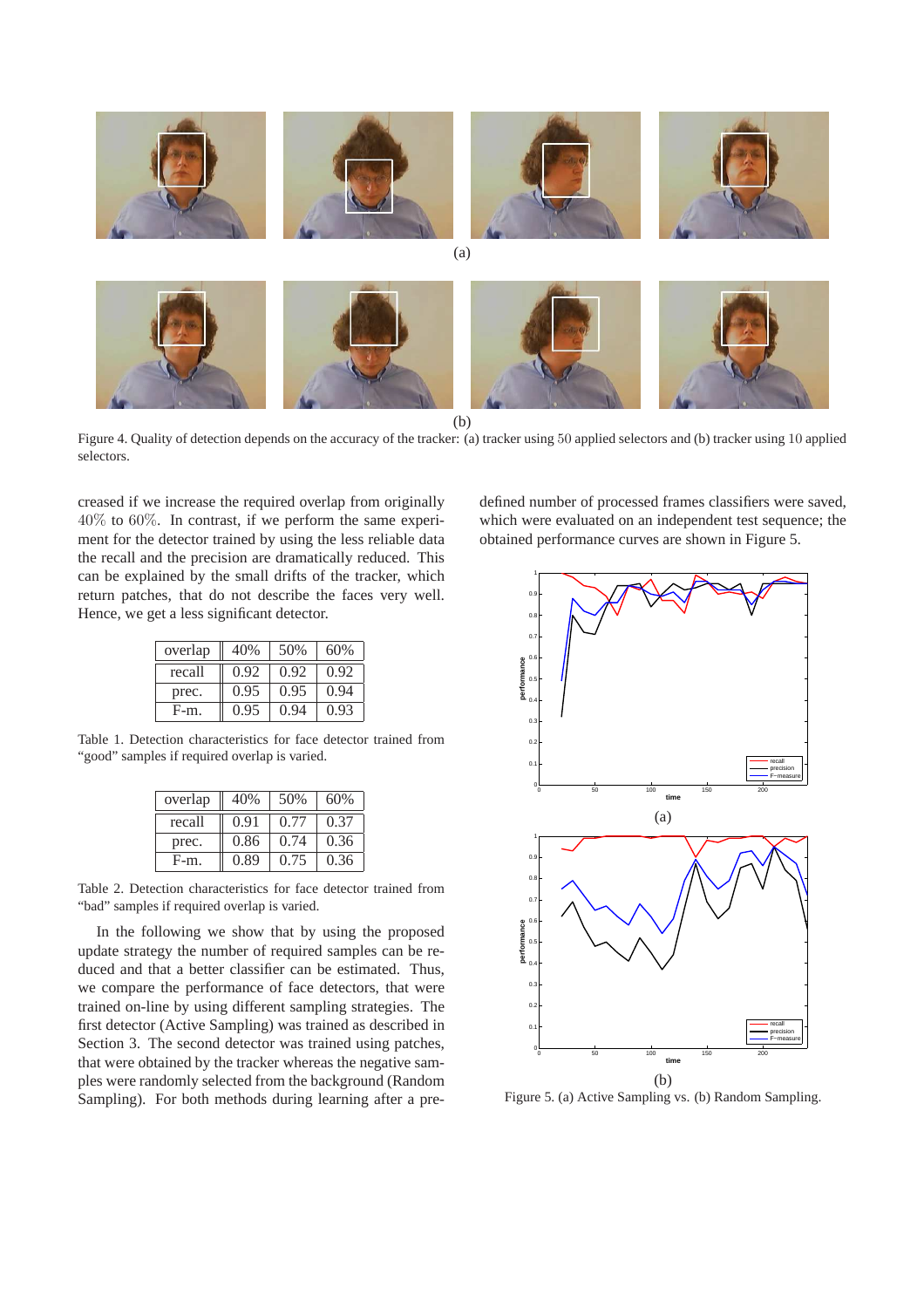From Figure 5(a) it can be seen that for Active Sampling less than 100 training frames are required to obtain a precision, a recall, and hence an F-measure of more than 0.90. In contrast, Figure 5(b) shows that Random Sampling requires a longer settling phase. Even though a trend of increasing accuracy can be observed after approximative 150 training frames we the precision is insufficient and the precision curve still shows a stochastic trend. But, in fact, compared to Active Sampling we have a higher recall.

The same can be seen from Table 3, where we compare the final face detectors obtained by Active Sampling and Random Sampling. In addition, a state-of-the-art face detector, i.e., the approach of Viola & Jones [23] is included in this comparison. To evaluate this detector we used the pre-trained classifier included in  $OpenCV<sup>1</sup>$ , that is based on the work of Krupa et al. [8].

|        | Active Samp. | Rand. Samp. | V & J |
|--------|--------------|-------------|-------|
| recall | 0.96         | (197)       | 0.64  |
| prec.  | 0.95         | 0.79        | 0.76  |
| F-m.   | 1.95         | ገ Ջ7        | 0.69  |

Table 3. Face detection: Active Sampling vs. Random Sampling vs. Viola & Jones.

Similar to the learning curves shown in Figure 5 it can be seen that Active Sampling and Random Sampling have a comparable recall whereas the precision for Active Sampling is much better. Moreover, the recall as well as the precision for the Viola & Jones approach is much smaller compared to the two other methods. This is not a surprising result since this detector was trained for frontal faces only. But as can be seen in Figure 4 the evaluation sequences also contain semi-profile faces and persons looking down or to the ceiling, that can not be captured by the detector.

Finally, to demonstrate that the proposed approach is not limited to face detection we applied the method to learn a detector for different hand held objects (i.e., a soft-toy (devil), a bathing-toy (octopus), a coffee cup, and a cell phone). To start the learning process for these experiments change detection was applied to automatically initialize the tracker. Alternatively, for objects having a predominant color such as the devil (see Figure  $6(a)$ ) or the cup (see Figure 6(b)) also a probabilistic color model may be applied for the same purpose. The thus obtained detection results are summarized in Table 4.

|        | devil | cup  | octopus | cell phone |
|--------|-------|------|---------|------------|
| recall | 0.95  | 0.98 | 0.99    | 0.94       |
| prec.  | 0.98  | 1.00 | 1.00    | 1.00       |
| $F-m.$ | 0.96  | 0.99 | 0.99    | n ar       |

Table 4. Detection results obtained for hand held objects.

Even only a small number of training frames (i.e., approximative 250) were used for learning competitive detection results were obtained. In addition, representative detection results are shown in Figure 6. It can be seen that there is a high variance in size, shape, and appearance. Hence, the presented approach is quite general and is not restricted to specific visual properties.





(c) (d) Figure 6. Illustrative detection results for different hand held objects: (a) devil, (b) cup, (c) octopus, and (d) cell phone.

# **5. Conclusion**

We have presented a tracking-based active learning approach for learning a discriminative object representation. Having an image sequence, the main idea is to track the object-of-interest and to use the tracking results to select and label new training samples. For that purpose the current discriminative classifier is evaluated on an input image and the detection results are verified by the tracker. In this way only valuable samples are used for updating, which in fact, reduces the training time to finally get a powerful classifier. Since a stable tracker and an efficient on-line learning method are required we apply on-line boosting for feature selection for both, for learning the object representation and for tracking. That is, the presented approach can be applied for real-time learning a detector (e.g., processing images from a video camera). In contrast to similar approaches, the presented method is not limited to a particular objects and the human effort is minimized. In fact, the experimental results show that competitive detectors for faces and hand held objects can be estimated. Moreover, if the tracker can be initialized automatically by an independent cue such as change detection or a weak detector no user interaction is needed; otherwise the human effort is reduced to manually select the object-of-interest once in the beginning.

<sup>1</sup>http://sourceforge.net/projects/opencvlibrary/ (March 20, 2008)